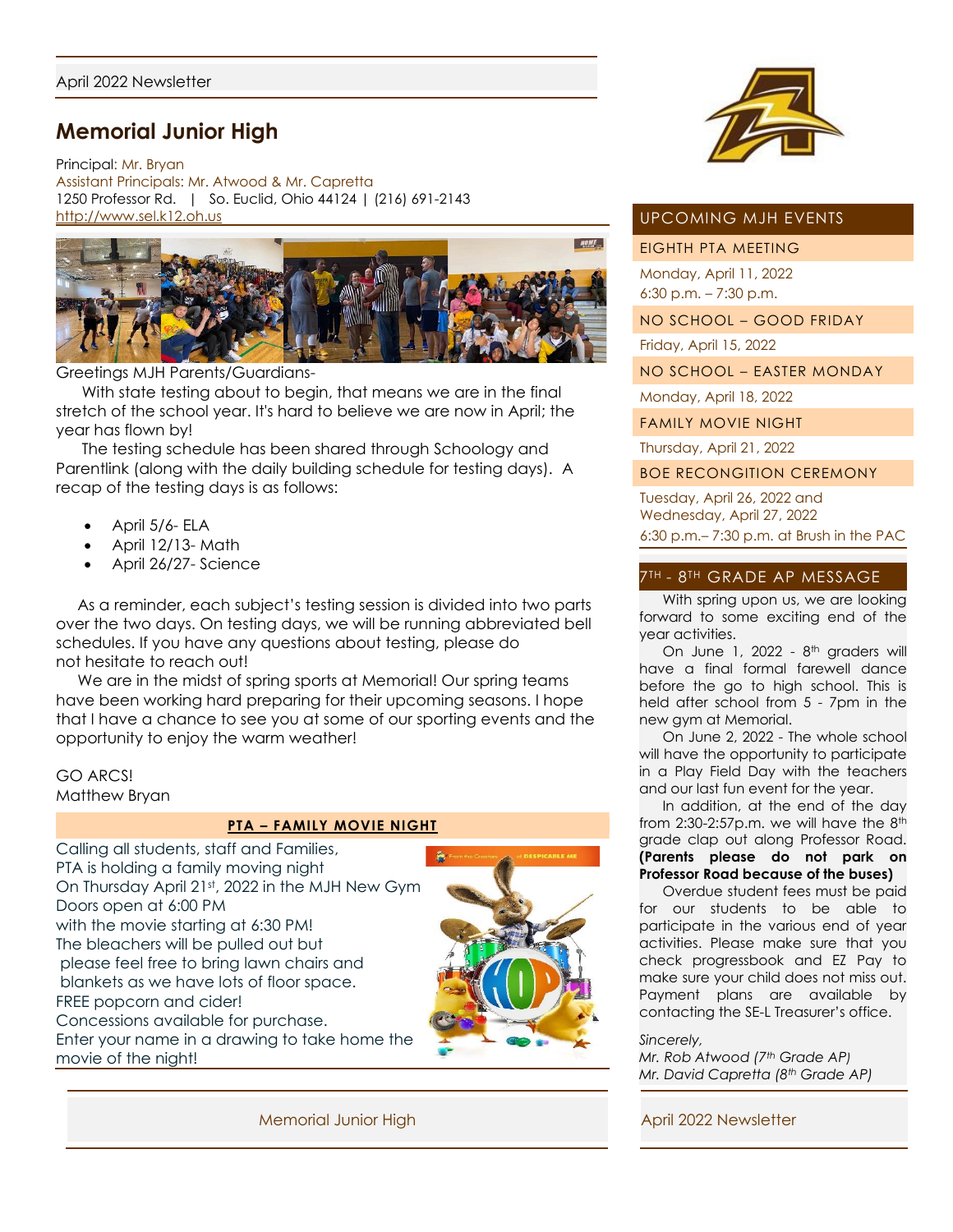

#### **STUDENT INCENTIVE DAY**

# UPCOMING HOME SPORT EVENTS

#### **7 TH – 8 TH GRADE TENNIS**

4/4, 4/7, 4/11, 4/18, 4/21, 4/25, 4/28,

### **7TH – 8TH GRADE SOFTBALL**

4/7, 4/14, 4/18, 4/20, 4/21, 4/27, 4/28, 5/4, 5/11

**7TH – 8TH GRADE TRACK**

No Home Track Meets

**7 TH - 8 T H GRADE BASEBALL**

4/13, 4/21, 4/27, 4/28, 5/2, 5/5, 5/10

## **HAVE AN 8TH GRADER???**

Celebrate their accomplishments by purchasing a yard sign!

Yard Signs will be available at Family movie night for \$20 (Cash Only).

Can't make it to the movie night? Signs will be available to order and pickup for \$25 from 4/22–5/6 through the PTA cheddarup link.

More information to come.







On March 18, 2022 we held our first all school event of the school year, students who met behavior criteria (No OSS, ISD, or office referrals) were invited to attend the Mid-Spring Fun Fest sponsored by Mr. Stahlberg's committee. To kick it off, we started with "Follow the Rainbow" spirit week: Monday – wear blue, Tuesday – wear purple, Wednesday – wear red, Thursday – wear green and Friday – wear yellow. Students gathered in the New Gym for The Student vs. Staff Basketball Tournament. The teachers, staff, and administrators are all very proud of our students who have worked hard and met criteria to participate in the event. Keep up the good work MJH Students!

### **DINE TO DONATE!**

DINE TO DONATE AND HELP SUPPORT MEMORIAL JUNIOR HIGH WEDNESDAY, APR 27, 2022 From 5 pm – 9 pm At JET'S PIZZA – 5350 Mayfield Road, Lyndhurst 440-460-1700 or JETSPIZZA.COM

Present this flyer at the Lyndhurst location and Jet's Pizza will donate 15% of your total food purchases from 5pm-9pm to Memorial Junior High PTA!



### **MJH SPORTS CORNER**

 Though it does not feel like it, Spring Sports are currently underway at Memorial Junior High! Baseball, Softball, Track, and Tennis have been practicing over the past month as they prepare for games to begin in April. Familiar faces are back this spring; Coach Jen Heitman-Laszlo (Baseball), Coach Beth Greisl (Softball), Coach Jack Rhine (Boys Tennis), Coach Colleen Brennan (Girls Track), Coach Stephen Shorts (Boys Track) and Coach Ehrich Zollinger (Coed Track) all returned this spring.



 Due to spring weather, it can only mean one thing, cancellations! We will try our best to communicate cancellations by 2pm the day of the event. If you could avoid calling the Memorial Office or the High School Athletic Office, we will communicate to your child through Final Forms and team emails that the event is postponed/cancelled or even moved. The most updated schedules can be found on Arbiter at this

link:<http://www.arbiterlive.com/Teams?entityId=36577>.

 For all current athletes, your paperwork and current physical should be complete to continue practicing. This will be strictly enforced starting April 1, 2022!!!

Memorial Junior High April 2022 Newsletter